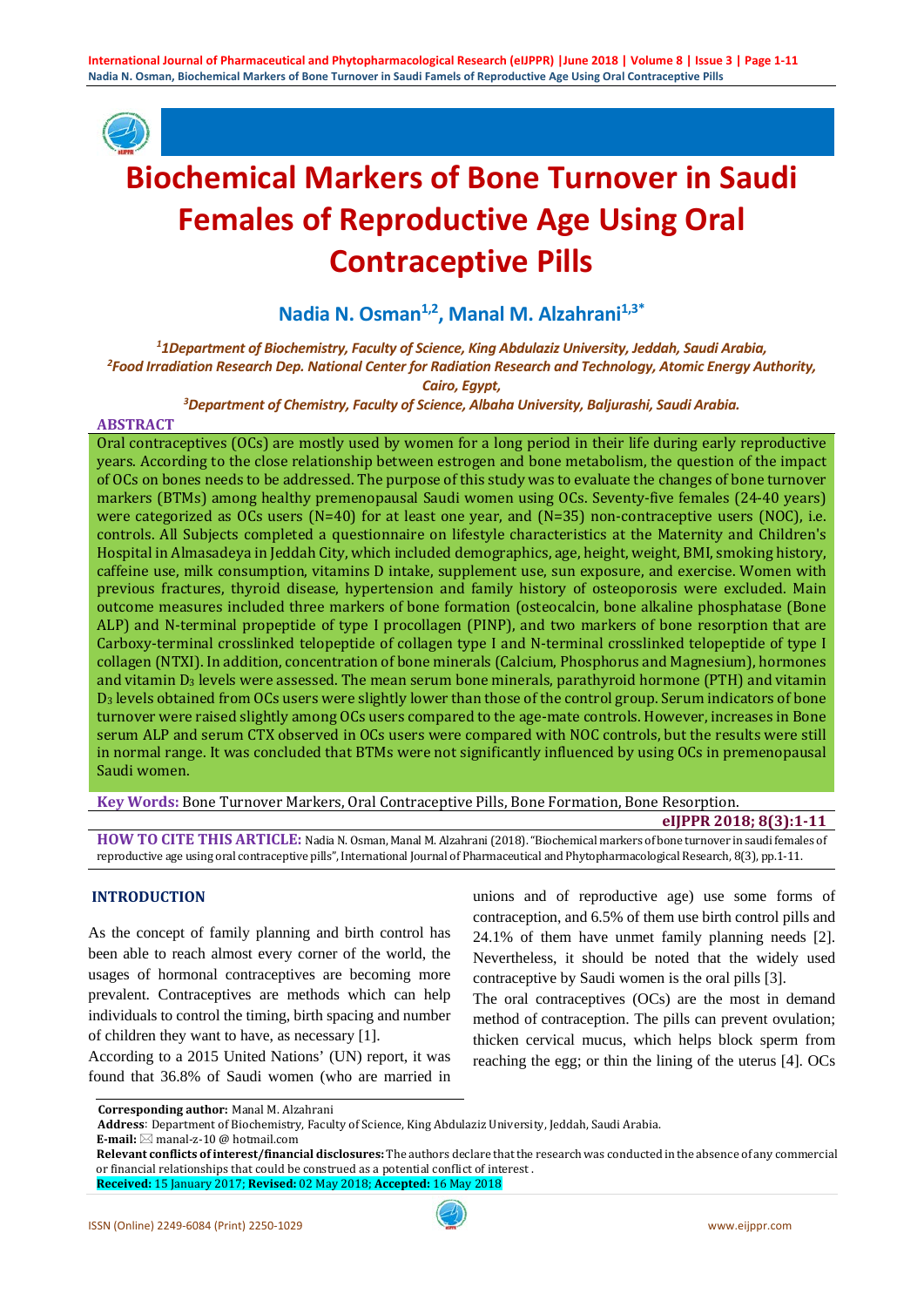are usually a combination of an oestrogen and a progestogen (combined oral contraceptives, COCs), although they are sometimes a 'progestogen-only' pill (POPs) which is used.

Despite the fact that, combined oral contraceptives are generally effective in preventing pregnancy, a lot of investigators have proposed that the use of contraceptives is beneficial but also has adverse effects. Through study, it is believed that the usage of contraceptives has been of great importance in analyzing the levels of progesterone and egesterone on several biochemical parameters among people who consume it. It was found a correlation between sooner bone formation shrinkage among low amount estrogen COC formulation users than the controls [5]. Hormonal contraceptives have been related to bone changes in women. While some studies have informed negative relations between COC use and bone turnover or BMD [6, 7]. However, various findings showed no relationship between them [8-12].

In women, the effects of estrogen on the skeleton appear most notably during adolescence and after menopause. During adolescence, there is a surge in estrogen levels associated with adolescent growth and sexual development, and during menopause, estrogen levels rapidly decline, exposing women to a hypoestrogenic state [5]. Thus, the exposure to estrogen through these key periods may dramatically influence a woman's bone health [13]. Moreover, the experimental studies have shown that progesterone has an influence on bone quality. Young women who start using progesterone-based oral contraceptives have a significant decline in bone quality [14].

 Biochemical markers of bone turnover have been revealed offering valued data for the monitoring plus the diagnosis of the bone diseases which show quotients of bone resorption, bone formation, and they are thought to provide changes in the number of bone remodelling positions [15]. BTMs have revealed the metabolic consequences of medications on bone turnover [16]. Therefore, they may reflect a more illustrative guide of the skeletal loss of bone that would be determined by evaluating the amounts of alteration in BMD at particular skeletal spots [15, 17]. Several analyses are available that measure bone turnover markers (BTMs). Markers that are specific to bone formation include bone-specific alkaline phosphatase (BALP), osteocalcin, and N-terminal propeptide of type 1 procollagen (P1NP); markers specific to bone resorption include N-telopeptide of type 1 collagen (NTX), C-terminal telopeptide of type 1 collagen (CTX), and pyridinoline cross-links [18]. This study was designed to evaluate changes in the markers of bone turnover in the Saudi premenopausal women using OCs.

## **SUBJECTS AND METHODS**

## **Subjects**

This study was carried out on a total number of 75 Saudi women between 20 - 40 years of age, eligible for the study inclusion, who volunteered and satisfied the study criteria. A total of 40 OCs users were currently taking pills for at least 12 months and were compared to 35 non - oral contraceptive (NOC) users, and healthy control subjects were not using any contraception at least more than a year. All candidates had normal menstrual cycles. The criteria for inclusion in this study were: no evidence of pregnancy, absence of menstrual abnormalities, not suffering from bone diseases or disorders of bone metabolism, and not taking any drugs that impact on hormone levels. Informed written consent was obtained from all subjects who participated in the present study, and the study was approved by the Ethics Committee of the Ministry of Health of Saudi.

## **Data collected**

Each woman completed an interviewer-administered questionnaire including sociodemo-graphic, lifestyle, and medical history information. Lifestyle characteristics included demographics, smoking history, caffeine use, vitamin supplement use, ultraviolet radiation exposure (sun), sleep habits, and weight changes within the last year. A reproductive history included average menstrual cycle, if one had been pregnant or not, period of no menstrual flow, and if the person had undergone some treatment that caused her periods to be regular and used hormonal (estrogen and progesterone) contraception. Medical history was assessed, including thyroid disease, hypertension, and family history of osteoporosis. Dietary intake of calcium and vitamin D had to be evaluated by filling in a food frequency questionnaire.

#### **Blood Specimens**

Morning fasting blood samples were obtained from the volunteers from 8 to 11am, after 8 hours of overnight fast. Collection was done in tubes with a clot activator and a serum gel separator. Samples were allowed to clot for 2 hours at room temperature before centrifugation (by Heraeus Megafuge 16 Thermo Scientific, USA) for 3 minutes at 4000×g. The serum was collected immediately and stored at -24 ºC.

## **Anthropometric Measurements**

The weight of the body and its height were measured where one was expected to be in light clothes and bare-footed. Electronic gadgets to measure weight and height were used. The weight and the height measure were used to estimate the body mass index of an individual. Body mass index (BMI) was calculated as weight  $(kg)$  / height  $(m)^2$ .

# **Biochemical analysis**

**Assessment of bone turnover markers (BTMs**)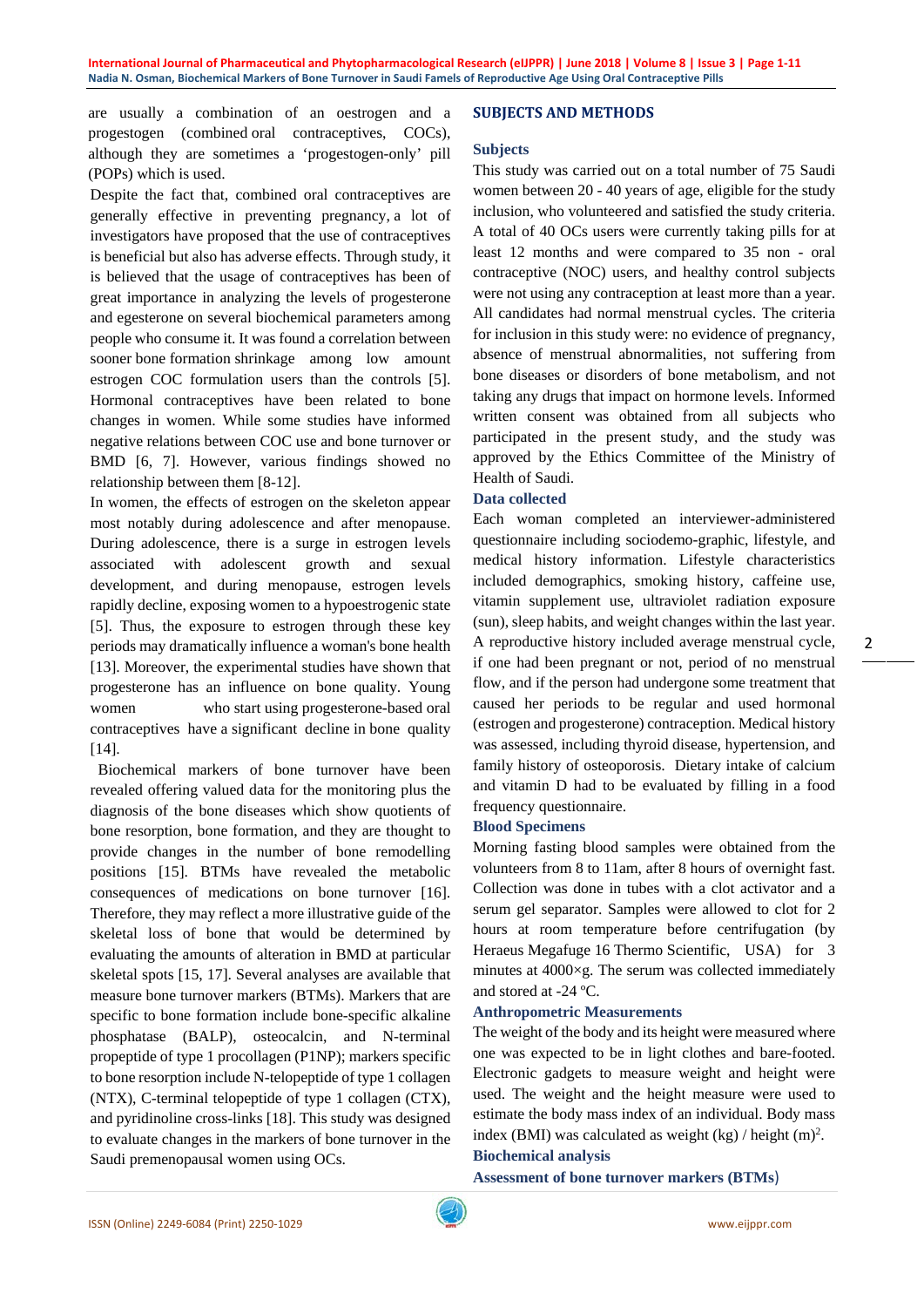Concentrations of serum minerals (namely Calcium (Ca), Phosphours (P), Magnesium (Mg)) were determined in an automatic device provided for blood chemistry analysis (Cobas Integra with Cobas C 501 autoanalyzer), whose technique is based on atomic absorption spectrometry, by using a chemical method (mineral serum) and available commercial kits (Roche, Mannheim, Germany).

The serum concentrations (Vitamin D3) were measured with an automatic device provided for blood chemistry analysis (Elecsysand Cobas E601 immunoassay analyzers), and were assessed with an electrochemiluminescence immunoassay(ECLIA) by means of the automated Elecsys kits (Roche, Mannheim, Germany).

The serum activity of ALP was determined in an automatic device provided for blood chemistry analysis (Cobas Integra with Cobas C 501 autoanalyzer), whose technique is based on atomic absorption spectrometry, using an enzymatic method (ALP) and available commercial kits (Roche, Mannheim, Germany). In addition, the serum activity of Bone ALP, Osteocalcin, PINP, CTXI and NTXI were assessed by enzyme-linked immunosorbent assay (ELISA) technique by using a commercial available kit provided by Elabscience (Elabscience Biotechnology Co., Ltd, Wuhan, China). **Statistical analysis**

The analysis of data was executed by using a Megastat (V ersion 9.4). Results were expressed as mean  $\pm$  standard deviation SD. Independent-unpaired student (t-test) was applied to evaluate the differences between both oral contraceptives users and control of non-users.

## **RESULTS**

A total of 75 women, 40 (53.3%) oral contraceptive users and 35 (46.6%) who had not used any methods of contraception at least more than a year (control group), completed questionnaires which were recruited from the hospital and used in this study There were no significant differences in the means of age, height, weight, BMI, parity between the subjects using oral contraceptives and control. The mean  $\pm$  SD of years for participants who were using oral contraceptives was  $3.07 \pm 2.27$  and regarding the type of progesterone, they all currently using types of COCs containing Desogestrel, Gestodene and Drospirenone(27.5%, 50%, 22.5%), respectively. The females who participated in the study included graduated from universities (77.1%, 57.5%), housewives (48.5%, 67.5%) and employed outside the home (51.4%, 32.5%), in the control, and OCs user groups, respectively. Only 10% and 20% had exercised more than a half hour per day in OCs users and control groups, respectively (Table 1).

Most participants had once or twice dietary calcium intake per week (62.85%, 65%) in control and OCs users' groups, respectively. Undeniably, premenopausal women showed high percentages of less than fifteen minutes sun exposure (57.14%, 55%) in control and OCs users groups, respectively. The study found that the prevalence of smoking habit does not differ significantly in the groups.

| Table 1. Characteristics, Demographic and habits of |
|-----------------------------------------------------|
| <b>OCs users and nonusers</b>                       |

| OCS users and nonusers      |                        |                       |
|-----------------------------|------------------------|-----------------------|
|                             | NOC $(n=35)$           | OCs $(n=40)$          |
| Characteristics variables   | Mean±SD                | Mean±SD               |
| Age (Years)                 | $30.34 \pm 4.83$       | $31.38 \pm 4.00$      |
| Height (m)                  | $1.56 \pm 0.507$       | $1.57 \pm 0.584$      |
| Weight $(Kg)$               | $65.35 \pm 15.18$      | $66.76 \pm 12.65$     |
| BMI (Kg/m <sup>2</sup> )    | $26.69 \pm 5.81$       | $27.06 \pm 4.76$      |
| Parity of married           | $2.98 \pm 1.39$        | $2.72 \pm 1.49$       |
| Years of Using OCs          |                        | $3.07 \pm 2.27$       |
| Type of OCs                 |                        | N(%)                  |
| <b>Desogestrel Marvelon</b> |                        | $11($ %27.5)          |
| Gestodene (GSD) Gynera      |                        | 20(%50)               |
| Drospirenone (DRSP)Yasmine  |                        | 9(%22.5)              |
| Demographics variables      | N(%)                   | N(%)                  |
| Marital status              |                        |                       |
| Ever married                | 18(%51.4)              | 40(%100)              |
| Never married               | $17(\frac{6}{48.5})$   |                       |
| <b>Education</b> level      |                        |                       |
| No school                   |                        | 1(%2.5)               |
| <b>Elementary</b> school    | $\overline{2(}965.7)$  | 2(%5)                 |
| Middle school               | 1(%2.9)                | 3(%7.5)               |
| High school                 | 5(%14.3)               | $11(\frac{627.5}{5})$ |
| University-post graduate    | 27(%77.1)              | 23(%57.5)             |
| Occupation                  |                        |                       |
| Yes                         | 18(%51.4)              | 13(%32.5)             |
| N <sub>o</sub>              | 17(%48.5)              | 27(%67.5)             |
| Behavioral variables        |                        |                       |
| Physical activity (min/day) |                        |                       |
| Less than 30 min/day        | $22(\frac{2}{6}57.14)$ | 22(%55)               |
| 30 min/day                  | 8(%22.8)               | 14 (%35)              |
| more than 30 min/day        | 7(%20%)                | 4(%10)                |
| Milk and dairy consumption  |                        |                       |
| Less than once/week         | 3(%7.5)                | 5 (%12.5)             |
| Once or twice /week         | 22 (%62.85)            | 26 (%65)              |
| Several times/week          | 10 (%25)               | 9(%22.5)              |
| Sun exposer time            |                        |                       |
| $1$ ess $15$ min            | 33 (%94.2)             | 38 (%95)              |
| 15min more                  | 2(%5.7)                | 2(%5%)                |
| <b>Current</b> smokers      |                        |                       |
| Yes                         | 5(%14.2)               | 3(%7.5)               |
| $\overline{\text{No}}$      | 30(%85.7)              | 37(%92.5)             |

BMI body mass index, SD standard deviation, N number, (%) percentage

SD standard deviation, NOC non -oral contraceptives users, OCs oral contraceptives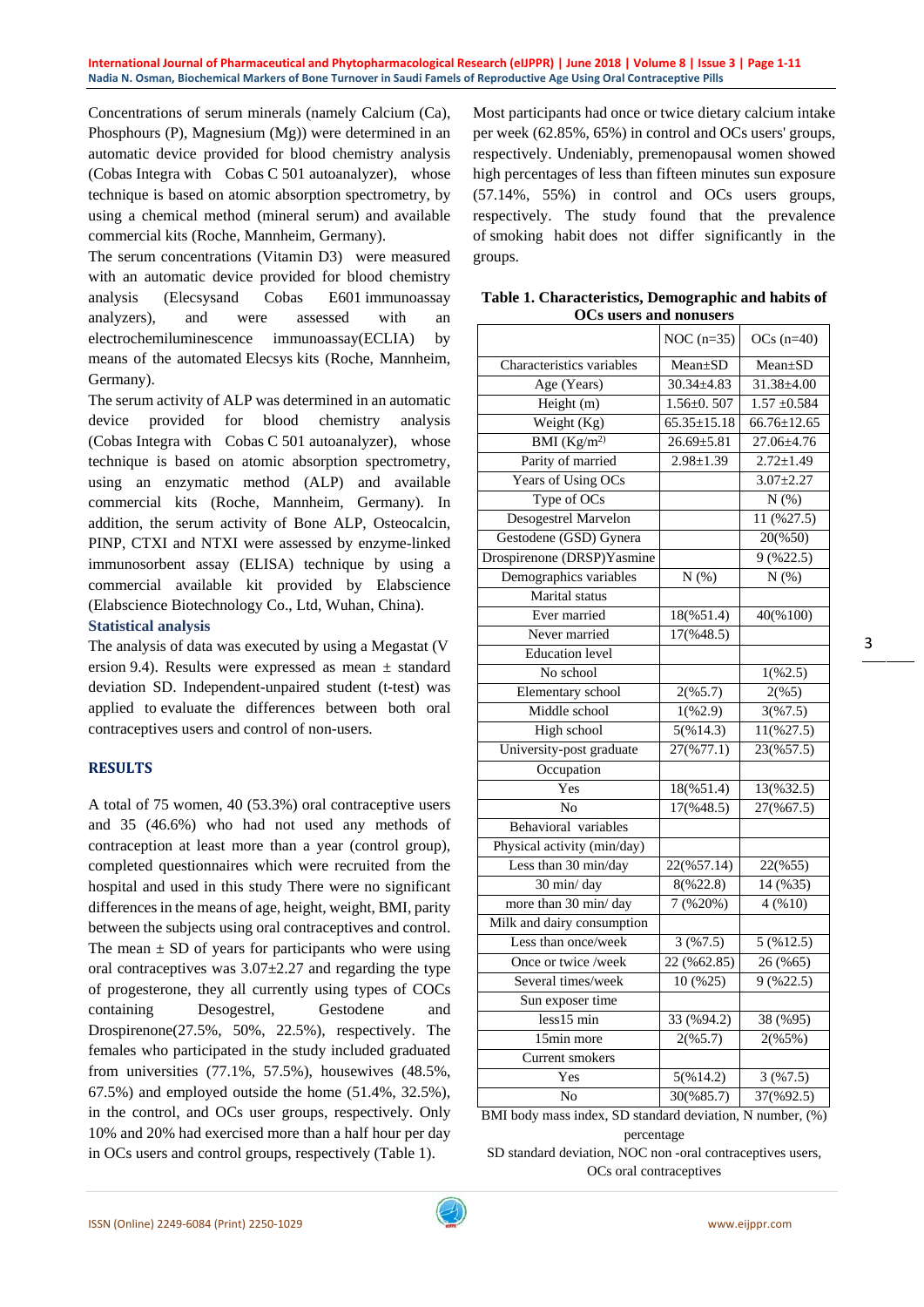The data in Table (2) showed no statistically significant differences in the serum levels of calcium, phosphorus, and magnesium between controls and oral contraceptive users respectively. Regarding serum concentrations of vitamin  $D_3$ , values were not significant between the two groups (P= 0.170). The Mean  $\pm SD$  values of vitamin  $D_3$  were (23.53**±**16.01) and (19.03**±**11.33) in the healthy control and oral contraceptive user groups, respectively. Despite this, it is noticeable that the arithmetic means for both categories were lower than the minimum of the normal range (30-75) nmol/l.

**Table 2. Serum concentrations of calcium, phosphorus, magnesium and Vitamin D3 in OCs users and non-users**

| Variables                 | Group      | Z  | Maximum  | Minimum | Mean ±SD         | t-test | P-value | $\mathrm{Sig}$ |
|---------------------------|------------|----|----------|---------|------------------|--------|---------|----------------|
| Calcium<br>$(8.6 - 10.2)$ | <b>NOC</b> | 35 | 9.9      | 7       | 8.973<br>±0.530  | 1.19   | 0.238   | No             |
| mg/dl                     | OCs        | 40 | 9.68     | 7.58    | 8.837<br>±0.449  |        |         | sig            |
| Phosphor<br><b>us</b>     | <b>NOC</b> | 35 | 4.4      | 2.64    | 3.607<br>±0.5014 | 0.38   | 0.708   | No             |
| $(2.7-4.5)$<br>mg/dl      | <b>OCs</b> | 40 | 4.47     | 2.58    | 3.564<br>±0.476  |        |         | sig            |
| Magnesiu<br>m             | <b>NOC</b> | 35 | 2.21     | 1.39    | 1.879<br>±0.1331 | 0.08   | 0.940   | No             |
| $(1.6-2.6)$<br>mg/dl      | <b>OCs</b> | 40 | 2.14     | 1.59    | 1.880<br>±0.1618 |        |         | sig            |
| Vitamin                   | <b>NOC</b> |    | 40 57.92 | 5.39    | 23.53<br>±16.01  | 1.3    | 0.170   | No             |
| $D_3(30-75)$<br>nmol/l    | OCs        |    | 75 54.71 | 7.25    | 19.03<br>±11.33  |        |         | sig            |

SD standard deviation, NOC non -oral contraceptives users, OCs oral contraceptives, No sig: not significant (p-value  $\geq 0.05$ )

The t-test was used to test the differences in means between

three groups; namely the control and oral contraceptives users.

The effect of oral contraceptive on bone formation markers in OCs users and non-users were assessed. As shown in Table 3, no statistically significant differences were observed in the serum levels of ALP and the mean values of Bone ALP which (3140.31±1091.35) and  $(4001.23 \pm 1443.79)$  in the healthy control and oral contraceptive user group respectively. Bone ALP levels in the oral contraceptives users group were increased significantly as compared to the control group by using the t- test (Table 3). There are no significant changes ( $P > 0.05$ ) in the serum levels of Osteocalcin and PINP between both groups as shown in Table 3.

| Table 3. Blood serum bone formation markers (total |  |  |  |  |  |  |
|----------------------------------------------------|--|--|--|--|--|--|
| ALP, Bone ALP, Osteocalcin and PINP) in OCs users  |  |  |  |  |  |  |
| group and non-users group                          |  |  |  |  |  |  |

|                               |               |    | $S_{\rm rot}$ and non-discrete $S_{\rm rot}$ |         |                          |         |                |
|-------------------------------|---------------|----|----------------------------------------------|---------|--------------------------|---------|----------------|
| Variables                     | Group         | Z  | Maximun                                      | Minimum | $Mean + SD$              | P-value | Sig            |
| <b>ALP</b><br>$(40-150)$      | <b>NOC</b> 35 |    | 85                                           | 38      | 59.74<br>±13.27          | 0.503   | No             |
| U/L                           | <b>OCs</b>    | 40 | 86                                           | 43      | 61.73<br>±12.11          |         | sig            |
| Bone<br><b>ALP</b>            | <b>NOC</b>    | 35 | 5228.47                                      | 966.91  | 3140.31<br>$\pm 1091.35$ |         |                |
| $(78.125 -$<br>5000)<br>pg/ml | <b>OCs</b>    | 40 | 6805.63 482.93                               |         | 4001.23<br>±1443.79      | 0.004   | Sig            |
| Osteocal<br>cin               | <b>NOC</b> 35 |    | 23.6362 0.3668                               |         | 9.08<br>$\pm 6.48$       |         | No             |
| $(1.25 - 80)$<br>ng/ml        | OCs           | 40 | 49.3427                                      | 0.7042  | 11.57<br>±11.58          | 0.246   | sig            |
| <b>PINP</b><br>$(15.63 -$     | <b>NOC</b>    | 35 | 312.00                                       | 9.10    | 121.36<br>$\pm 83.01$    | 0.207   | N <sub>0</sub> |
| 1000)<br>pg/ml                | OCs           | 40 | 698.29                                       | 11.42   | 155.39<br>±143.71        |         | sig            |

SD standard deviation, total ALP alkaline phosphatase, Bone ALP bone alkaline phosphatase, (c) The t-test of bone formation marker of PINP N-terminal propeptide of type I procollagen

The t-test was used to test the differences in means between two groups; namely the control and oral contraceptives users.

H Sig: Highly significant (p-value < 0.01), Sig: Significant (pvalue  $< 0.05$ ), No sig: not significant (p-value  $\geq 0.05$ ).

As displayed in Table (4), the values of CTXI in normal and OCs users groups ranged from 85.89-552.39 ng/ml, with mean values of 293.94 ng/ml and 143.68 -514.14 ng/ml, and 349.06 ng/ml, respectively. Statistical analysis using t-test showed significant changes in CTXI values between the two groups  $(P= 0.046)$ .

NTXI mean values were 58.27ng/ml and 68.04 ng/ml in the normal and OCs users group, respectively (Table 4). The t-test analysis exhibited non-significant changes in NTXI values in OCs users group as compared to normal control group  $(P= 0.070)$  (Table 4).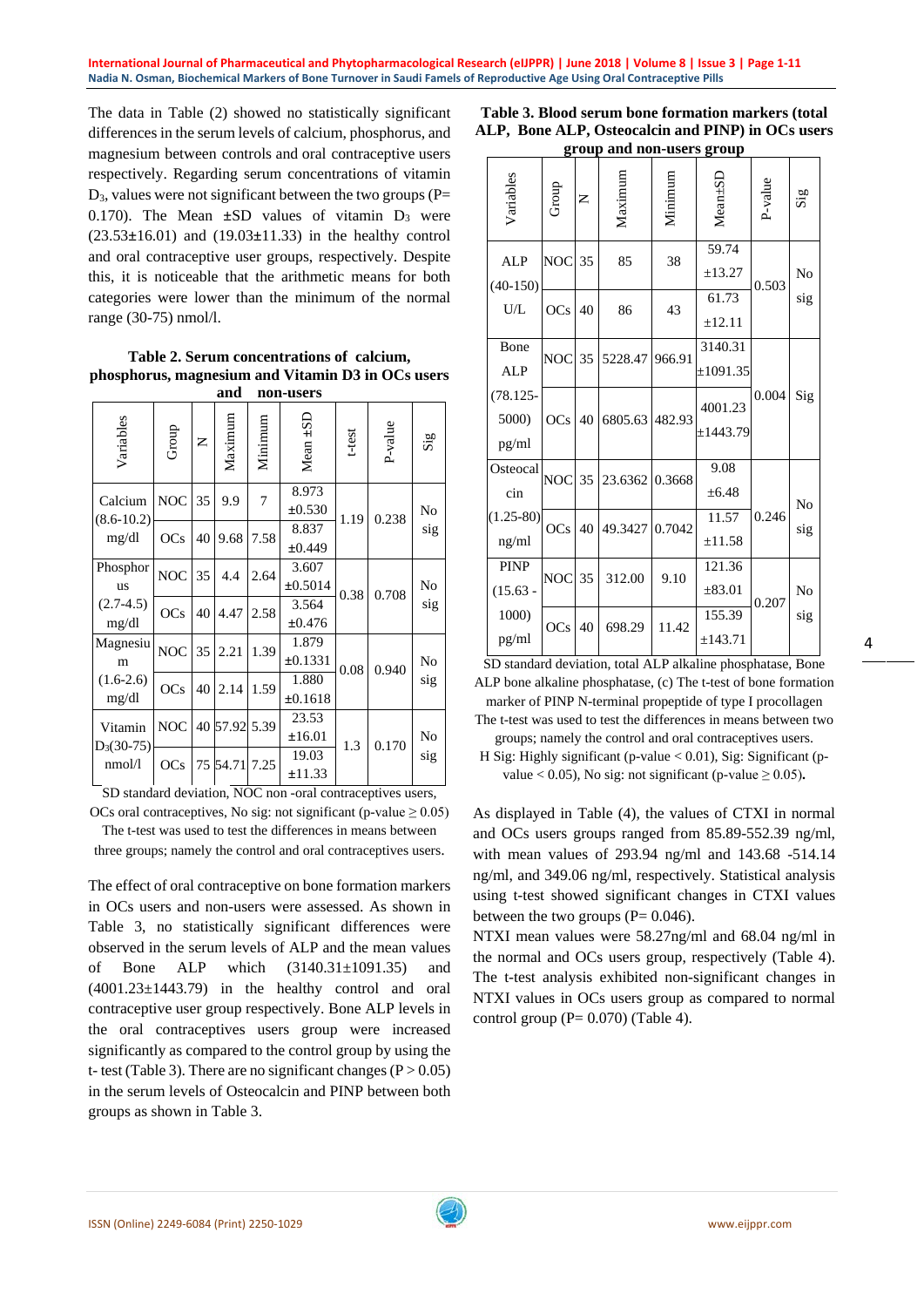# **Table 4. Blood serum bone resorption markers of CTXI and NTXI in OCs users group and non-users**

| group                            |            |              |                  |         |                             |              |              |                             |  |
|----------------------------------|------------|--------------|------------------|---------|-----------------------------|--------------|--------------|-----------------------------|--|
| Variables                        | Group      | $\mathsf{z}$ | Maximum          | Minimum | Mean+SD                     | t-test       | P-value      | $\mathbf{Si}_{\mathcal{B}}$ |  |
| <b>CTXI</b><br>$(7.81 -$<br>500) |            |              | NOC 35 521.93    | 85.89   | 293.94<br>±119.86<br>349.06 |              | $-0.990.044$ | Sig                         |  |
| ng/ml                            | OCs        |              | 40 501.14 143.68 |         | ±114.98<br>58.27            |              |              |                             |  |
| <b>NTXI</b><br>$(3.13 -$         | <b>NOC</b> | 35           | 106.42           | 17.63   | ±23.49                      | $-2.070.070$ |              | N <sub>o</sub>              |  |
| 100)<br>ng/ml                    | OCs        |              | 40 139.46 31.39  |         | 68.04<br>±24.24             |              |              | sig                         |  |

SD standard deviation, NOC non-oral contraceptives users, OCs oral contraceptives, CTXI carboxy-terminal cross-linked telopeptide of collagen type I, NTXI amino terminal crosslinked telopeptide of collagen type I.

The t-test was used to test the differences in means between two groups; namely the control and oral contraceptives users

H. Sig: Highly significant (p-value < 0.01), Sig: Significant (pvalue < 0.05), No sig: not significant (p-value  $\geq$  0.05)

The concentrations of serum ALP, Bone ALP, Osteocalcin, PINP, CTXI and NTXI for controls and premenopausal women who were divided into four subgroups according to the duration of OCs use by years, i.e (between 1 and 4 years) are summarized in Table 5.

No consistent contraceptive effects on serum ALP, Osteocalcin, PINP and CTXI concentrations were seen in response to the duration of OCs use.

With regards to serum Bone ALP, no significant differences were observed between control subjects and women who had OCs for 1, 2 and 3years (Table 5). However, a significant increase was observed in women used OCs for 4 years as compared with control women p=0.048 (Table 5).

For serum NTXI, the marker of bone resorption, there was no difference between control subjects and women who had OCs for 1 and 4 years (Table 5). While NTXI levels were significantly increased in women used OCs for 2 and 3 years ( $p=0$ . 016 and .031, respectively).

| Table 5. Biochemical bone marker concentration for  |
|-----------------------------------------------------|
| Saudi women using oral contraceptives, according to |
| the duration of OCs use by vears                    |

|             |                  |               | Controls           | Years of OCs use                                        |                                      |                                                                      |                                                 |  |
|-------------|------------------|---------------|--------------------|---------------------------------------------------------|--------------------------------------|----------------------------------------------------------------------|-------------------------------------------------|--|
|             |                  |               | $(n = 35)$         | $1(n=9)$                                                | $2(n=9)$                             | $3(n=9)$                                                             | $4(n=13)$                                       |  |
| Serum       | markers of       | bone turnover | $(mean \pm SD)$    |                                                         |                                      |                                                                      |                                                 |  |
|             | ALP (40-<br>150  |               | 52.1<br>±14.0      | $\overline{58.3}$<br>$\pm 10.1$<br>(0.220)<br><b>NS</b> | 51.1<br>$\pm 13.7$                   | 57.4<br>±17.0<br>$(0.848)$ <sup>NS</sup> $(0.338)$ <sup>NS</sup>     | 54.6<br>± 12.1<br>$(0.562)$ <sup>NS</sup>       |  |
| Bone ALP    | $(78.125 - 5000$ | pg/ml         | 3565.7<br>±1325.5  | 1389.7<br>±1400.6<br>(0.319)<br>$_{\rm NS}$             | 4388.2<br>±1489.5                    | 3583.6<br>±1690.0<br>$(0.114)$ <sup>NS</sup> $(0.932)$ <sup>NS</sup> | 4424.6<br>±1242.3<br>$(0.048)$ <sup>a*</sup>    |  |
| Osteocalcin | $(1.25 - 80)$    | $\rm ng/ml$   | 9.0<br>$\pm 9.1$   | 8.5<br>±6.1<br>(0.894)<br>$_{\rm NS}$                   | 12.8<br>$\pm$ 13.7                   | 13.9<br>±14.6<br>$(0.170)$ <sup>NS</sup> $(0.100)$ <sup>NS</sup>     | 10.7<br>± 9.9<br>$(0.393)$ <sup>NS</sup>        |  |
| PINP        | 15.63 - 1000)    |               | 163.1<br>±269.6    | 100.4<br>$\pm 81.2$<br>(0.498)<br>$_{\rm NS}$           | 165.0<br>±189.1                      | 136.7<br>±79.0<br>$(0.983)$ <sup>NS</sup> $(0.775)$ <sup>NS</sup>    | 188.7<br>$\pm 167.2$<br>$(0.828)$ <sup>NS</sup> |  |
| <b>CTXI</b> | $(7.81 - 500)$   | ng/ml         | 293.4<br>±114.4    | 324.5<br>$\pm 107.5$<br>$(0.466)^N$<br>S                | 338.2<br>±108.1                      | 370.4<br>±138.3<br>$(0.297)^{\text{NS}}$ $(0.092)^{\text{NS}}$       | 344.4<br>± 114.3<br>$(0.185)$ <sup>NS</sup>     |  |
| <b>IXLN</b> | 3.13-100)        | ng/ml         | 55.5<br>$\pm 23.6$ | 59.7<br>$\pm 15.5$<br>$(0.616)^N$<br>S                  | 79.8<br>$\pm 33.6$<br>$(0.016)^{a*}$ | 75.4<br>$\pm 24.9$<br>$(0.031)^{a*}$                                 | 65.9<br>± 19.6<br>$(0.135)^{NS}$                |  |

a Comparison of OCs subjects to controls, values in parentheses are p values, SD standard deviation, (NS) not significant, \*the pvalue <0.05, t-test is significant.

The bone marker concentrations in the control and OCs groups, who were divided according to their age were shown in Table 6.

It was noticed that in oral contraceptive users between the ages of 24 and 40, the bone formation markers of serum ALP, Bone ALP, Osteocalcin and PINP and bone resorption markers of serum CTXI and NTXI did not adversely change, with the exception of a highly significant increase of CTXI in OCs group with age 30≤34, and significant increase of NTXI in OCs group with age 24≤29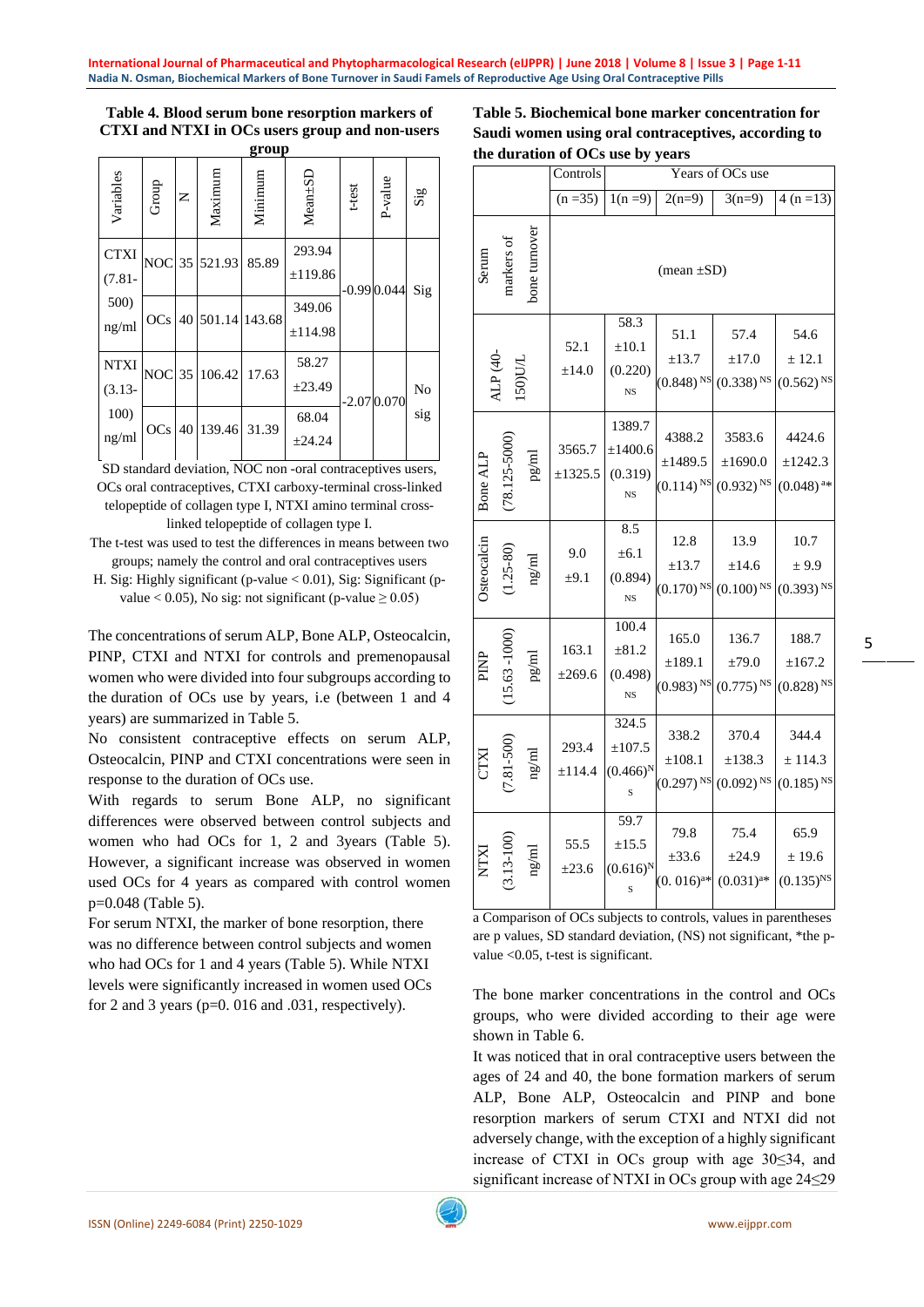as compared to age-matched controls (P=0.008 and 0.033, respectively).

## **Table 6. Biochemical bone marker concentration for Saudi women using oral contraceptives, according to their age:**

|                                      |            |                      | Age of OCs user    |               |  |  |  |
|--------------------------------------|------------|----------------------|--------------------|---------------|--|--|--|
|                                      |            | $24 \le 29$          | 30 < 34            | 35 <40        |  |  |  |
|                                      |            | $(n=11)$             | $(n=19)$           | $(n = 10)$    |  |  |  |
| Serum<br>markers of<br>bone turnover | groups     |                      | $(mean \pm SD)$    |               |  |  |  |
|                                      | OCs        | 57.1                 | 54.7               | 56.8          |  |  |  |
|                                      |            | ±12.6                | $\pm$ 14.3         | $\pm 11.2$    |  |  |  |
| ALP (40-<br>150)UL                   | NOC        | 51.3<br>±16.3        | 55.7<br>$\pm 15.2$ | 61.1<br>±12.6 |  |  |  |
|                                      | P-value    | $(0.342)$ NS         | $(0.860)$ NS       | $(0.479)$ NS  |  |  |  |
|                                      |            | 3659.2               | 3652.2             | 56.8          |  |  |  |
|                                      | OCs        | ±2013.4              | ±1041.3            | $\pm$ 11.2    |  |  |  |
|                                      |            | 3568.0               | 3035.0             | 61.1          |  |  |  |
| Bone ALP<br>(78.125-<br>5000)pg/ml   | <b>NOC</b> | ±1492.0              | ±1248.1            | ± 12.6        |  |  |  |
|                                      | P-value    | $(0.904)$ NS         | $(0.148)$ NS       | $(0.479)$ NS  |  |  |  |
|                                      |            | 10.9                 | 15.7               | 5.2           |  |  |  |
| Osteocalcin<br>(1.25-80)ng/ml        | OCs        | ±14.5                | ±12.0              | $\pm 3.2$     |  |  |  |
|                                      | <b>NOC</b> | 6.9                  | 9.7                | 10.2          |  |  |  |
|                                      |            | $\pm 3.8$            | ±7.0               | ± 7.0         |  |  |  |
|                                      | P-value    | $(0.422)$ NS         | $(0.087)$ NS       | $(0.124)$ NS  |  |  |  |
|                                      |            | 137.2                | 174.               | 82.6          |  |  |  |
|                                      | OCs        | ±187.4               | $1 \pm 126.2$      | $\pm 64.6$    |  |  |  |
|                                      | <b>NOC</b> | 222.5                | 124.0              | 131.0         |  |  |  |
|                                      |            | ±405.1               | ±96.7              | ±98.2         |  |  |  |
| PINP<br>15.63-1000)<br>pg/ml         | P-value    | $(0.497)$ NS         | $(0.213)$ NS       | $(0.283)$ NS  |  |  |  |
|                                      |            | 336.8                | 354.6              | 372.5         |  |  |  |
|                                      | OCs        | $\pm 103.2$          | $\pm 120.3$        | ± 113.9       |  |  |  |
|                                      |            | 298.9                | 248.8              | 392.8         |  |  |  |
| ΚL                                   | <b>NOC</b> | $\pm$ 119.2          | $\pm 90.2$         | $\pm 100.2$   |  |  |  |
| $(7.81 - 5)$                         |            | P-value $(0.415)$ NS | $(0.008)a**$       | $(0.703)$ NS  |  |  |  |
|                                      |            | 76.4                 | 66.9               | 73.6          |  |  |  |
|                                      | OCs        | $\pm 27.13$          | $\pm 21.0$         | $\pm 27.3$    |  |  |  |
|                                      |            | 53                   | 54.1               | 67.2          |  |  |  |
|                                      | NOC        | $\pm 18.8$           | $\pm 24.2$         | $\pm 32.3$    |  |  |  |
| NTXI<br>(3.13-100)ng/ml              | P-value    | $(0.033)a*$          | $(0.129)$ NS       | $(0.675)$ NS  |  |  |  |

a Comparison of OCs subjects to controls, values in parentheses are p values, SD standard deviation, (NS) not significant, \*.the p-value <0.05, t-test is significant, \*\*. the p-value <0.01, t-test is highly significant.

# **DISCUSSION**

Osteoporosis is the most important community health problem [19]. Postmenopausal women are the most sufferers of this bone disease and a main contributing factor in bone loss due to insufficiency of estrogen [20]. The major role in bone homeostasis and OCs use which may affect bone strength in females is sex hormones [21]. The effects of oral contraceptives on bone metabolic rate are influenced by covariates such as skeletal maturity, physical activity levels, dose and kind of oral contraceptives, and the period of OCs usage [22]. Therefore, the effects of contraceptives taken orally on bone health persist to be controversial as OCs use has been reported to be connected with lower BMD by [22-24], have positive influence on BMD and no influence on BMD by [22]. Oral contraceptives (OC), because of their capability to moderate concentrations of free testosterone and estrogen, have been supposed to affect bone mass in young adult women. Bone density in young premenopausal women is one of the crucial measurement of osteoporosis risk in aged women. Remarkably, biochemical BTMs reflect alterations in bone metabolism faster than alterations in other medical tests such as BMD, and might possibly be used as indicators in the diagnosis and monitoring of metabolic bone diseases. The metabolic influence of drugs on bone turnover may be reflected by BTMs [16].

The present study showed no significant change in calcium serum levels of OCs women when compared with the control group (Table 2). Studies associating OCs use and calcium are inconsistent, while some linked OCs use to reduction in stress fracture risk [25, 26], others detected no association [27]. Subjects treated with the gonadal steroid combination were reported to achieve a positive calcium balance with an infrequent associated reduction in serum calcium levels [27]. [28] observed a statistically significant difference in calcium level between OCs previous users and never-users in premenopausal women. [29] reported that a critical assessment of the participants on contraceptives demonstrated that OCs users showed significantly improved serum calcium levels over the control group. It is possible that the use of oral contraceptives is frequently connected with expanded absorption of calcium.

The present data showed that there were no significant differences in phosphorous and magnesium levels between the OCs users and non-user control (Table 2). The result of this study is in contrast with the results of [29] who informed that there was a significant reduction in the concentration of serum phosphorous in applicants of oral contraceptive pills as a whole compared to the control group. [30] recorded that a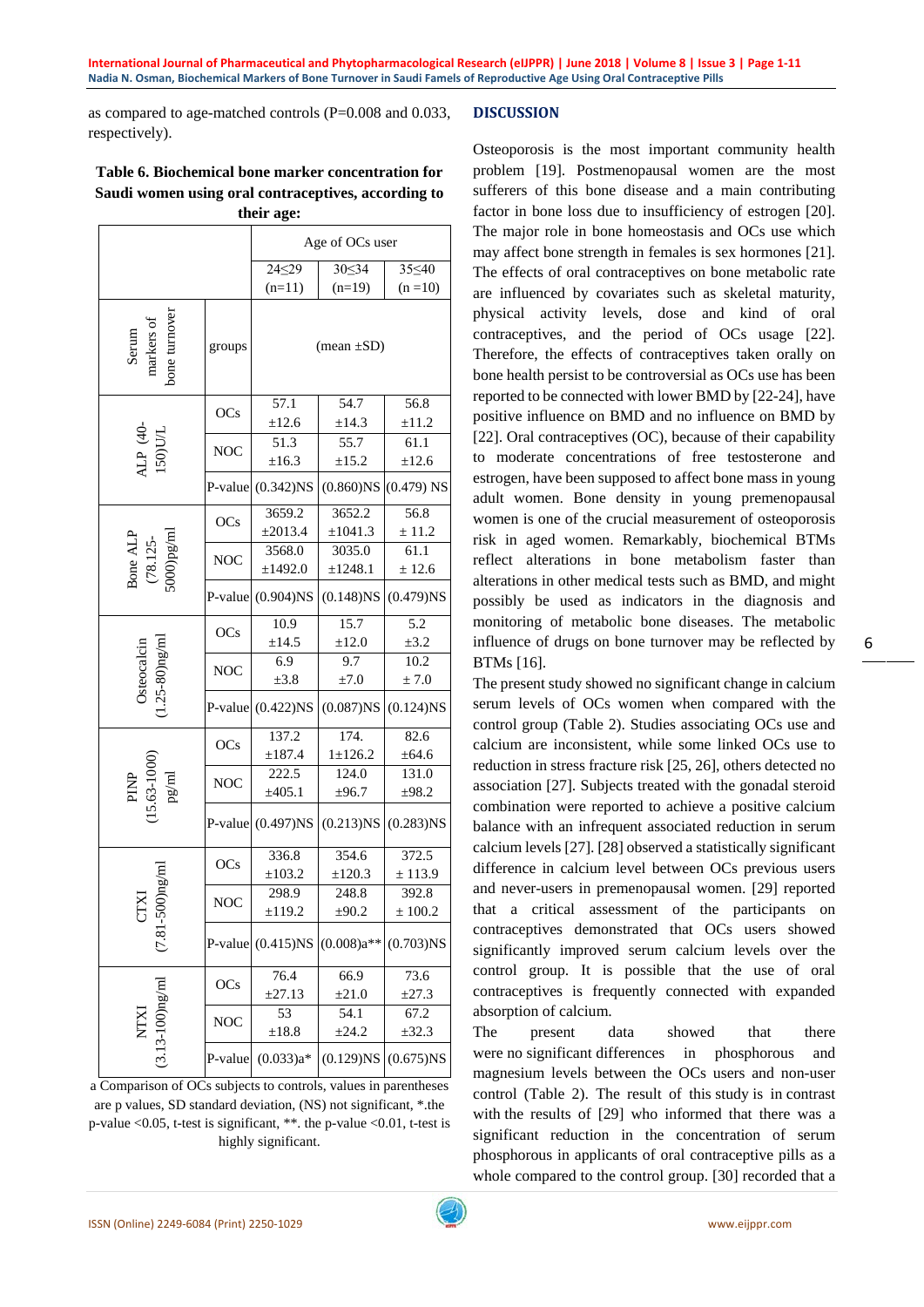reduction in the serum levels of zinc, selenium, phosphorus, and magnesium has been reported in OCs users. Such declines were related to the interval of contraceptive intake. These falls may suggest a fall in the possibility of having a pregnancy and/or a rise of a severe illness for the unborn. Accordingly, a supplementation with the previous elements could be beneficial in OCs users, namely for decreasing side effects. In this study, it is obvious that the sum of means of vitamin D for both classifications is lower than the minimum of the typical range (30-75) nmol/l (Table 2). It has been assumed that populations living in sunny countries such as Saudi Arabia would be less likely to be vitamin D deficient due to the abundant daylight throughout the year [31]. The Kingdom of Saudi Arabia (KSA) is among the countries with the highest number of sunny days per year. Exposure to sunlight is an essential factor for vitamin D production by the skin [32]. Vitamin D insufficiency has been associated with osteoporosis, fractures, and falls [33, 34]. Environment, tradition, and religion in KSA call for conservative clothing for both men and women. The traditional dress habits evolved around reducing sun exposure in the hot months and protection from cold during nights in the desert and colder months. Thick clothing and head scarves are used by the Saudi population. With reduced outdoor activities, the population is now less exposed to the sun. Previous studies showed low levels of vitamin D in KSA [35, 36]. [37] have shown that Saudi Arabian women exhibited an extraordinary frequency of vitamin D deficiency [25] (OH)  $D \leq 50$  nmol/L] that was associated with secondary hyperparathyroidism in about 18.5% and 24.6% of pre- and postmenopausal women, respectively. Moreover, [38] demonstrated that vitamin D inadequacy is experienced by both male and female at a percentage of 40.6% and 62.65%, respectively.

In this study, there were no significant differences between the oral contraceptive users and non-user control in ALP (Table 3). These conclusions are in agreement with numerous studies [39, 40] who found no significant differences in serum alkaline phosphatase between users and nonusers. In contrast to our results, [41] showed that alkaline phosphates- a marker of bone turnover- was significantly reduced in cases taking ethinyl estradiol/norgestrel. Moreover, [42] showed that oral contraceptive users had lower levels of mean serum alkaline phosphatase and higher mean bone mineral density. [43] demonstrated that two weeks of oral contraceptive therapy rapidly reduces markers of bone resorption and formation.

In this study, there were significant increases in Bone ALP levels in OCs users as compared with non-user control (Table 2). These results agreed with the results of [44, 45] who reported an increase in serum alkaline phosphatase levels in women used oral contraceptive. These raised the blood concentration of serum alkaline phosphatase activity that may indicate elevated activity of the osteoblasts [46]. [47] in his research illustrated a significant rise in serum Bone ALP concentration after a period of 3 years of 20 μg EE and 100 μg levonorgestrel or 30 μg EE and 150 μg levonorgestrel in females aged 20–35 years. Main limiting reason for that study was the absence of the control.

The findings of this study of premenopausal females suggest no indication of a significant difference in Osteocalcin between the oral contraceptive users and nonuser control groups (Table 3). These outcomes are in dissimilarity with the findings of [28] who established that the bone turnover markers (osteocalcin and CTXI) were significantly declined in premenopausal women who used OCs compared with nonusers while there was no variation in post-menopausal women. Furthermore, [48] demonstrated that serum osteocalcin was significantly reduced in contraceptive users compared to non-users. [49] compared serum levels of PINP and osteocalcin in 534 premenopausal females not using oral contraceptives, with 83 females using several oral contraceptives commonly being the COC. It was observed that the percentage of spreading levels of the bone formation markers were 26 percent lower in OC users than in non-users  $(P < 0.001)$ .

In the current study, there were no significant differences in PINP values between the oral contraceptive users and non-user control (Table 3). Our results are in contrast to [50] and [40] who found that the median concentrations of CTXI and PINP were lower in COCs users compared with non-users. In addition, [43] concluded that low-dose OCs therapy rapidly reduced markers of bone resorption and formation (PINP and CTXI).

7

Because osteoclasts affect only bone collagen type I CTX, NTX fragments are the most informative markers of bone collagen destruction [51, 52]. Thus, determination of CTXI and NTXI levels in dynamics is used for diagnosing bone diseases and monitoring bone resorption. In this study, there was a statistically significant increase in CTXI levels in OCs users comparing with the control subjects (Table 4). [53] analyzed the effect of different types of OCs (30 μg EE or 15 μg EE) on bone turnover markers including osteocalcin and C-terminal cross-linking telopeptide of type I collagen (CTXI) in teenage girls. They concluded that the values of osteocalcin and CTXI diminished after 1 year use in both the 30-μg EE and 15-μg EE groups, but the differences between groups were not statistically significant when regulating for confounders. A Crosssectional research of exercising subjects and inactive controls revealed that the bone resorption markers serum CTXI were significantly greater in exercising women not taking COCs than in non-exercising women not taking COCs [54]. [55] demonstrated that women with a higher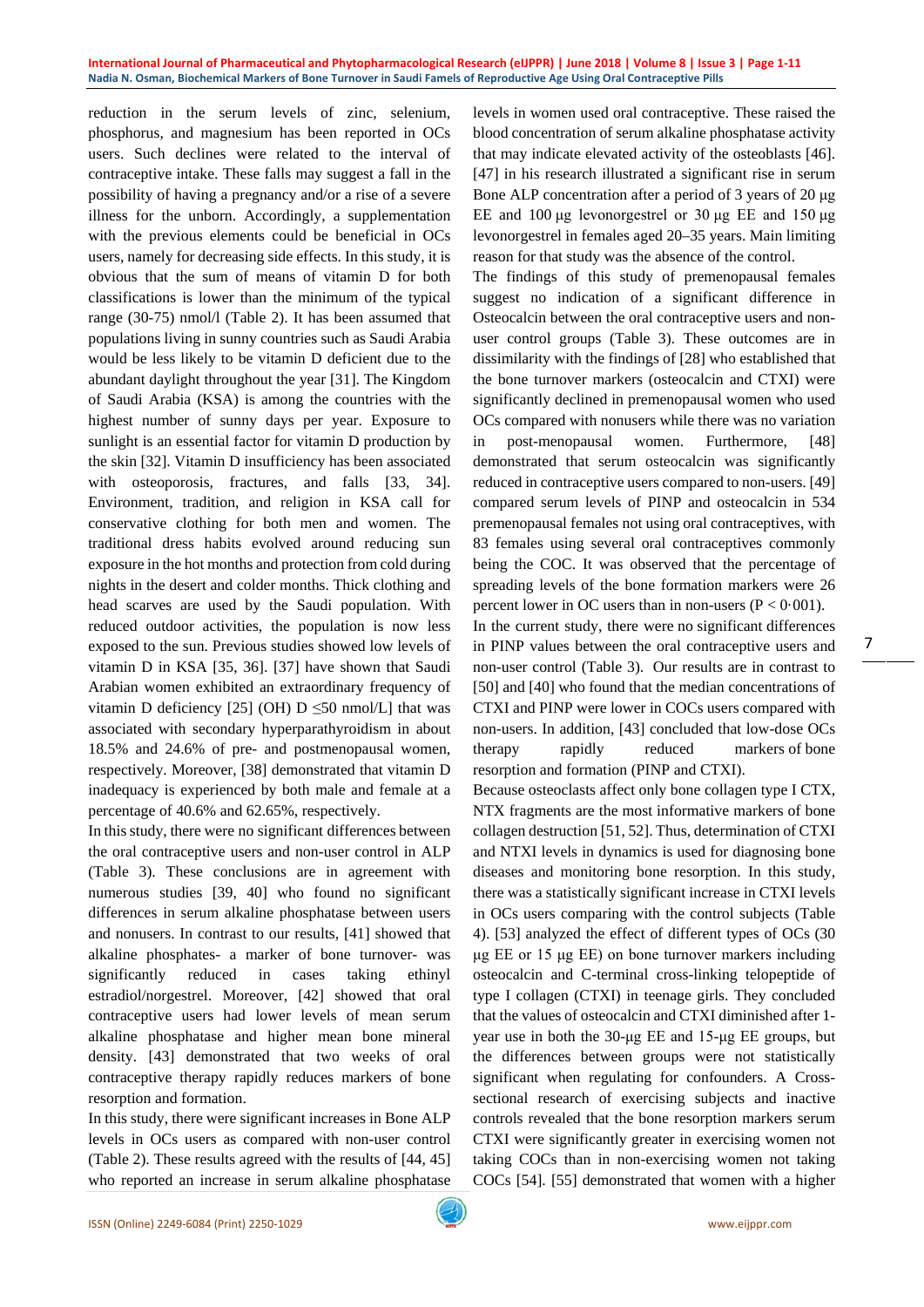BMI showed significantly lower serum osteocalcin and serum CTXI, and a trend towards lower serum PINP and urinary NTXI values among pre-menopausal women. The current data showed no significant differences in serum NTX levels between the OCs users and nonusers control (Table 4). This finding is in an agreement with a finding of [56] who reported that no significant difference was found between users and non-users in osteocalcin, CTX, and NTX levels

When the premenopausal women were divided into four subgroups according to the duration of OCs use by years, a significant increase was observed in serum Bone ALP in women used OCs for 4 years as compared with control women p=0.048 (Table 5). Moreover, the NTXI showed significant difference values (P=0.016 and 0.031) in women used OCs for two and three years, respectively. This analysis suggests that the bone turnover markers were not affected by the prolonged use of OCs, except significant change was observed in the NTXI level only. In this regards, [57] would suggest that the level of estrogen needed to aid in the stability of cell apoptosis of osteoblasts is still enough despite the decreased circulating amount regulated by OCs use. By contrast, a cross-sectional study of some Nigerian subjects using levonorgestrel implants up to 4 years indicated the concentrations of serum Bone ALP and serum NTXI to be 40–60% lower than in nonuser controls. The reduction in serum NTXI concentrations was significantly associated with the usage period, with the lowest serum NTXI levels seen in ladies via the implants for 4 years [58]. In [59], comparison was made using 20 controls and DMPA was examined in accordance to its usage. Levels of serum Osteocalcin were higher in users than the non-users, the deviation was due to DMPA usage. Thus, subjects who had been on DMPA for more than 5 years had Osteocalcin concentrations double as high as those using DMPA for less than a year.

In the present study, no significant correlation was observed with age and bone ALP. The levels of CTXI reached the maximum in the age range of 30-34, while the level of NTXI reached the maximum in the age range of 24-29. These results are in congruence with [60]. However, the present results are in contrast to [61], who reported an increase in bone turnover (Bone ALP and CTXI) with the increase in the age showing the minimal level in the 30-39, and maximum in 40-59 group. In a casecontrol study including 100 DMPA users, [62] detected a significantly greater level of serum PINP and urinary NTXI. Remarkably, the variances between users and nonusers were more obvious in younger females (18– 25 years) than in older women (35–45 years).

In conclusion, OCs use does not impact BTMs significantly in premenopausal Saudi women. It is recommended that further research should be carried out using a larger sample who are divided according to the different types of contraceptive pills and other factors such as exercise and local nutrition.

## **ACKNOWLEDGEMENTS**

We gratefully acknowledge the staff at the Maternity and Children's Hospital in Almasadeya in Jeddah City and the King Abdulaziz City for Science and Technology for their financial support.

## **REFERENCES**

- [1] Shaw, D. (2010). The ABCs of family planning. The Globe and Mail. Medical Journal, 5(1), 29-36.
- [2] Trends Contraceptive Use 2015 Report (Accessed February 16, 2018, at http://www.un.org/en/development/desa/population/p ublications/pdf/family/trendsContraceptiveUse2015R eport.pdf.
- [3] Bamufleh, R. A., Al-Zahrani, A. E., & Yousuf, S. A. (2017). Systematic Review: Contraceptive Knowledge and Use in Saudi Arabia. Journal of Gynecology and Obstetrics, 5(6), 69.
- [4] Food and Drug Administration. (2011). Birth control guide, (Accessed February 10, 2018, at https://www.fda.gov/forconsumers/byaudience/forwo men/freepublications/ucm313215.htm#Hormonal\_M ethods.
- [5] Trémollieres, F. (2013). Impact of oral contraceptive on bone metabolism. Best Practice & Research Clinical Endocrinology & Metabolism, 27(1), 47-53.
- [6] Scholes D, Ichikawa L, LaCroix AZ, et al. Oral contraceptive use and bone density in adolescent and young adult women. Contraception. 2010; 81(1):35– 40.
- [7] Scholes D, Hubbard RA, Ichikawa LE, et al. Oral contraceptive use and bone density change in adolescent and young adult women: a prospective study of age, hormone dose, and discontinuation. J Clin Endocrinol Metab. 2011; 96(9): E1380–7.
- [8] Reed SD, Scholes D, LaCroix AZ, et al. Longitudinal changes in bone density in relation to oral contraceptive use. Contraception. 2003; 68(3):177– 82.
- [9] Massaro M, Di Carlo C, Gargano V, et al. Effects of the contraceptive patch and the vaginal ring on bone metabolism and bone mineral density: a prospective, controlled, randomized study. Contraception. 2010; 81(3):209–14.
- [10]Gai L, Jia Y, Zhang M, et al. Effect of two kinds of different combined oral contraceptives use on bone mineral density in adolescent women. Contraception. 2012; 86(4):332–6.

#### **CONCLUTION**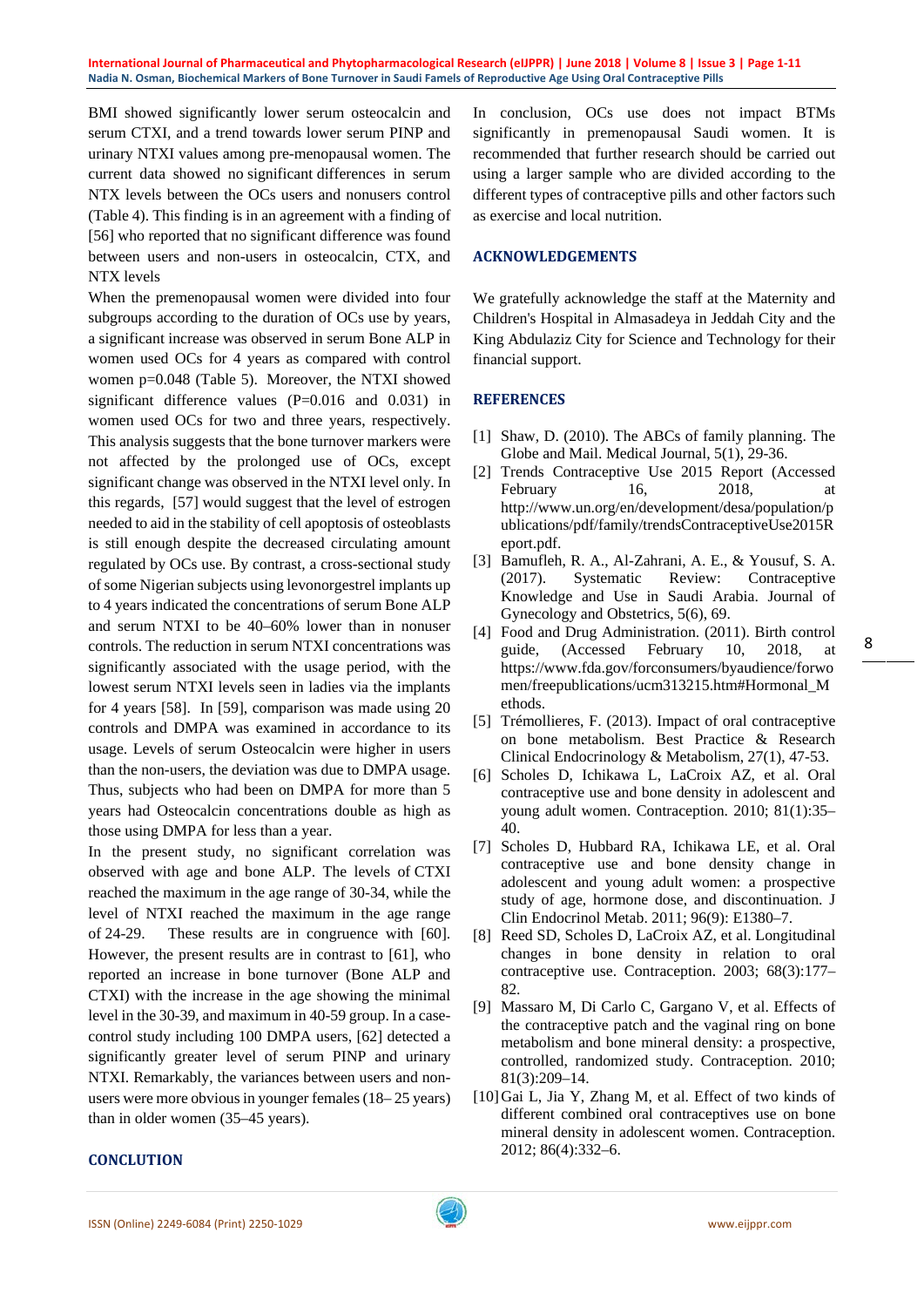- [11]Nappi C, Bifulco G, Tommaselli GA, Gargano V, Di Carlo C. Hormonal contraception and bone metabolism: a systematic review. Contraception. 2012; 86(6):606–21.
- [12]Farr, J. N., Khosla, S., Achenbach, S. J., Atkinson, E. J., Kirmani, S., McCready, L. K., ... & Amin, S. (2014). Diminished bone strength is observed in adult women and men who sustained a mild trauma distal forearm fracture during childhood. Journal of Bone and Mineral Research, 29(10), 2193-2202.
- [13]Jackowski, S. A., Baxter-Jones, A. D., McLardy, A. J., Pierson, R. A., & Rodgers, C. D. (2016). The associations of exposure to combined hormonal contraceptive use on bone mineral content and areal bone mineral density accrual from adolescence to young adulthood: a longitudinal study. Bone reports, 5, e333-e341.
- [14] West, C. (2009) Oral Contraceptives: The Risks, Benefits, and Dilemmas a Senior Thesis submitted in partial fulfillment of the requirements for graduation in the Honors Program Liberty University Fall 2009.
- [15]Reid, D. (2011). Handbook of osteoporosis. Springer Science & Business Media.
- [16]Khan, A., Hanif, M., Ahmed, A., Habib, S., & Kamal, S. (2016). Correlation between Bone Turnover Markers and Bisphosphonates Treatment in Postmenopausal Osteoporosis. International Journal of Pathology, 14(3), 3.
- [17]Agrawal, B. K., Jain, V., & Varshney, A. (2017). Bone turnover markers in women can predict low bone mineral density. International Journal of Research in Medical Sciences, 3(4), 876-879.
- [18]Hlaing, T. T., & Compston, J. E. (2014). Biochemical markers of bone turnover–uses and limitations. Annals of clinical biochemistry, 51(2), 189-202.
- [19]Caliri, A., De Filippis, L., Bagnato, G. L., & Bagnato, G. F. (2007). Osteoporotic fractures: mortality and quality of life. Panminerva medica, 49(1), 21.
- [20]Riggs, B. L., Khosla, S., & Melton III, L. J. (2002). Sex steroids and the construction and conservation of the adult skeleton. Endocrine reviews, 23(3), 279-302.
- [21]Wei, S., Winzenberg, T., Laslett, L. L., Venn, A., & Jones, G. (2011). Oral contraceptive use and bone. Current osteoporosis reports, 9(1), 6-11.
- [22]Liu, S. L., & Lebrun, C. M. (2006). Effect of oral contraceptives and hormone replacement therapy on bone mineral density in premenopausal and perimenopausal women: a systematic review. British journal of sports medicine, 40(1), 11-24.
- [23] Prior, J. C., Kirkland, S. A., Joseph, L., Kreiger, N., Murray, T. M., Hanley, D. A., Adachi, J.D., Vigna, Y.M., Berger, C., Blondeau, L., Jackson, S. A., & Tenenhouse, A. (2001). Oral contraceptive use and bone mineral density in premenopausal women: crosssectional, population-based data from the Canadian Multicentre Osteoporosis Study. Canadian Medical Association Journal, 165(8), 1023-1029.
- [24]Weaver, C. M., Teegarden, D., Lyle, R. M., Mccabe, G. P., Mccabe, L. D., Proulx, W., Kern, M., Sedlock, D., Anderson, D.D., Hillberry, B.M., Peacock, M., &

Johnston CC (2001). Impact of exercise on bone health and contraindication of oral contraceptive use in young women. Medicine and science in sports and exercise, 33(6), 873-880.

- [25]Barrow, G. W., & Saha, S. (1988). Menstrual irregularity and stress fractures in collegiate female distance runners. The American journal of sports medicine, 16(3), 209-216.
- [26]Emokpae, M. A., & Uadia, P. O. (2014). Serum Calcium Level is Associated with Lipids in Young Nigerian Women Using Low Dose Oral Contraceptive Pills. Journal of Basic and Clinical Reproductive Sciences, 3(2), 105-110.
- [27]Birge, S. J., & Avioli, L. V. (1969). The effect of oral contraceptives on calcium absorption. In Metabolic Effects of Gonadal Hormones and Contraceptive Steroids (pp. 485-492). Springer, Boston, MA.
- [28]Allali, F., El Mansouri, L., zohra Abourazzak, F., Ichchou, L., Khazzani, H., Bennani, L., & Hajjaj-Hassouni, N. (2009). The effect of past use of oral contraceptive on bone mineral density, bone biochemical markers and muscle strength in healthy pre and post-menopausal women. BMC women's health, 9(1), 31.
- [29]Akinloye, O., Adebayo, T. O., Oguntibeju, O. O., Oparinde, D. P., & Ogunyemi, E. O. (2011). Effects of contraceptives on serum trace elements, calcium and phosphorus levels. West Indian Medical Journal, 60(3), 308-315.
- [30]Dante, G., Vaiarelli, A., & Facchinetti, F. (2016). Vitamin and mineral needs during the oral contraceptive therapy: a systematic review. International Journal of Reproduction, Contraception, Obstetrics and Gynecology, 3(1), 1-10.

9

- [31]Ardawi, M. S., Sibiany, A. M., Bakhsh, T. M., Qari, M. H., & Maimani, A. A. (2012). High prevalence of vitamin D deficiency among healthy Saudi Arabian men: relationship to bone mineral density, parathyroid hormone, bone turnover markers, and lifestyle factors. Osteoporosis International, 23(2), 675-686.
- [32] Holick, M. F. (2004). Sunlight and vitamin D for bone health and prevention of autoimmune diseases, cancers, and cardiovascular disease. The American journal of clinical nutrition, 80(6), 1678S-1688S.
- [33] Holick, M. F. (2009). Vitamin D status: measurement, interpretation, and clinical application. Annals of epidemiology, 19(2), 73-78.
- [34]DeLuca, H. F. (2004). Overview of general physiologic features and functions of vitamin D. The American journal of clinical nutrition, 80(6), 1689S-1696S.
- [35]Lips, P. (2004). Which circulating level of 25 hydroxyvitamin D is appropriate?. The Journal of steroid biochemistry and molecular biology, 89, 611- 614.
- [36]Autier, P., & Gandini, S. (2007). Vitamin D supplementation and total mortality: a meta-analysis of randomized controlled trials. Archives of internal medicine, 167(16), 1730-1737.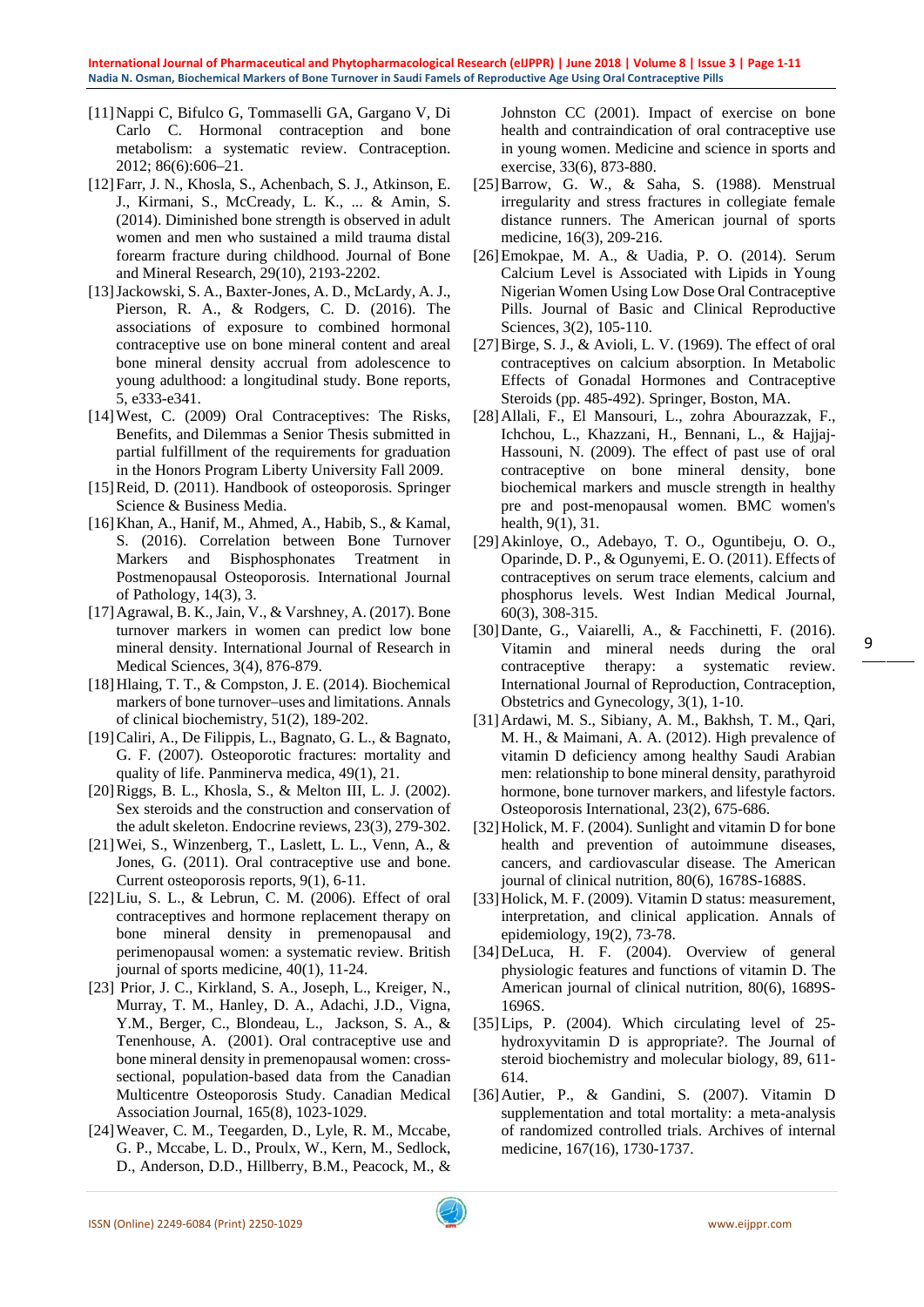- [37]Ardawi, M. S., Qari, M. H., Rouzi, A. A., Maimani, A. A., & Raddadi, R. M. (2011). Vitamin D status in relation to obesity, bone mineral density, bone turnover markers and vitamin D receptor genotypes in healthy Saudi pre-and postmenopausal women. Osteoporosis International, 22(2), 463-475.
- [38]Tuffaha, M., El Bcheraoui, C., Daoud, F., Al Hussaini, H. A., Alamri, F., Al Saeedi, M., & Mokdad, A. H. (2015). Deficiencies under plenty of sun: Vitamin D status among adults in the kingdom of Saudi Arabia, 2013. North American journal of medical sciences, 7(10), 467.
- [39] Rodin, A., Chapman, M., & Fogelman, I. (1991). Bone density in users of combined oral contraception. Preliminary reports of a pilot study. British Journal of Family Planning, 16(4), 125-9.
- [40]Garnero, P., Sornay-Rendu, E., & Delmas, P. D. (1995). Decreased bone turnover in oral contraceptive users. Bone, 16(5), 499-503.
- [41]Milner, M., Harrison, R. F., Gilligan, E., & Kelly, A. (2000). Bone density changes during two years treatment with tibolone or conjugated estrogens and norgestrel, compared with untreated controls in postmenopausal women. Menopause (New York, NY), 7(5), 327-333.
- [42] Sultana, S., Choudhury, S., & Choudhury, S. A. (2002). Serum alkaline phosphatase and bone mineral density: to assess bone loss in oral contraceptive pill user. Mymensingh medical journal: MMJ, 11(2), 107- 109.
- [43]Vescovi, J. D., VanHeest, J. L., & De Souza, M. J. (2008). Short-term response of bone turnover to lowdose oral contraceptives in exercising women with hypothalamic amenorrhea. Contraception, 77(2), 97- 104.
- [44]Endrikat, J., Mih, E., Düsterberg, B., Land, K., Gerlinger, C., Schmidt, W., & Felsenberg, D. (2004). A 3-year double-blind, randomized, controlled study on the influence of two oral contraceptives containing either 20 μg or 30 μg ethinylestradiol in combination with levonorgestrel on bone mineral density. Contraception, 69(3), 179-187.
- [45]Awad, M. H., Mansour, S. M., & Abbas, R. M. (2014). Do combined oral contraceptive pills affect serum alkaline phosphatase level and bone mineral density?. Journal of Evidence-Based Women's Health Journal Society, 4(3), 164-167.
- [46]Kaveh, K., Ibrahim, R., Emadi, M., Bakara. (2010).Osteoprosis and bone health. Journal of Animal and Veterinary Advances, 9(6) 1048-1054.
- [47] Seibel, M. J. (2005). Biochemical markers of bone turnover part I: biochemistry and variability. The Clinical biochemist. Reviews/Australian Association of Clinical Biochemists., 26(4), 97.
- [48]Ott, S. M., Scholes, D., LaCroix, A. Z., Ichikawa, L. E., Yoshida, C. K., & Barlow, W. E. (2001). Effects of contraceptive use on bone biochemical markers in young women. The Journal of Clinical Endocrinology & Metabolism, 86(1), 179-185.
- [49]Gargano, V., Massaro, M., Morra, I., Formisano, C., Di Carlo, C., & Nappi, C. (2008). Effects of two lowdose combined oral contraceptives containing drospirenone on bone turnover and bone mineral density in young fertile women: a prospective controlled randomized study. Contraception, 78(1), 10-15.
- [50]De Papp, A. E., Bone, H. G., Caulfield, M. P., Kagan, R., Buinewicz, A., Chen, E., Rosenberg, E., & Reitz, R. E. (2007). A cross-sectional study of bone turnover markers in healthy premenopausal women. Bone, 40(5), 1222-1230.
- [51]Baim, S., & Miller, P. D. (2009). Perspective: assessing the clinical utility of serum CTX in postmenopausal osteoporosis and its use in predicting risk of osteonecrosis of the jaw. Journal of bone and mineral research, 24(4), 561-574.
- [52]Tanzy, M., & Camacho, P. (2011). Effect of vitamin D therapy on bone turnover markers in postmenopausal women with osteoporosis and osteopenia. Endocrine Practice, 17(6), 873-879.
- [53]Lattakova, M., Borovsky, M., Payer, J., & Killinger, Z. (2009). Oral contraception usage in relation to bone mineral density and bone turnover in adolescent girls. The European Journal of Contraception & Reproductive Health Care, 14(3), 207-214.
- [54]Herrmann, M., & Herrmann, W. (2004). The assessment of bone metabolism in female elite endurance athletes by biochemical bone markers. Clinical Chemistry and Laboratory Medicine (CCLM), 42(12), 1384-1389.
- [55]Glover, S. J., Garnero, P., Naylor, K., Rogers, A., & Eastell, R. (2008). Establishing a reference range for bone turnover markers in young, healthy women. Bone, 42(4), 623-630.
- [56]Di Giovanni, G., Roy, B. D., Gammage, K. L., Mack, D., & Klentrou, P. (2008). Associations of oral contraceptive use and dietary restraint with bone speed of sound and bone turnover in university-aged women. Applied Physiology, Nutrition, and Metabolism, 33(4), 696-705.
- [57]Bradford, P. G., Gerace, K. V., Roland, R. L., and Chrzan, B. G. (2010). Estrogen regulation of apoptosis in osteoblasts. Physiology and behavior, 99(2), 181- 185.
- [58]Naessen, T., Olsson, S. E., & Gudmundson, J. (1995). Differential effects on bone density of progestogenonly methods for contraception in premenopausal women. Contraception, 52(1), 35-39.
- [59]Shaarawy, M., El-Mallah, S. Y., Seoudi, S., Hassan, M., & Mohsen, I. A. (2006). Effects of the long-term use of depot medroxyprogesterone acetate as hormonal contraceptive on bone mineral density and biochemical markers of bone remodeling. Contraception, 74(4), 297-302.
- [60] Kumar, A., Devi, S. G., Mittal, S., Shukla, D. K., and Sharma, S. (2013). A hospital based study of biochemical markers of bone turnovers and bone mineral density in north Indian women. The Indian Journal of Medical Research, 137(1), 48–56.